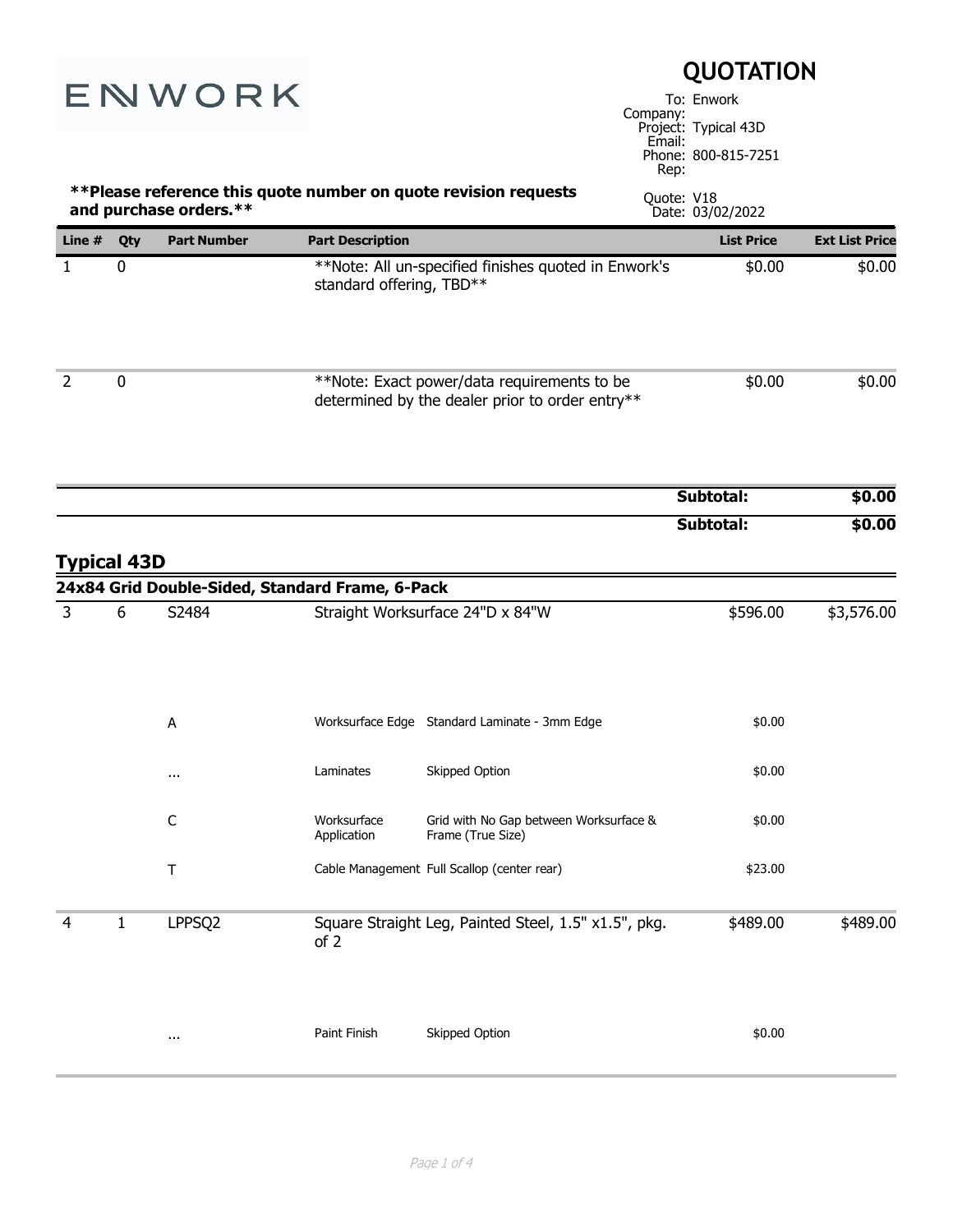| Line # | Qty          | <b>Part Number</b> | <b>Part Description</b>                                                                   | <b>List Price</b> | <b>Ext List Price</b> |
|--------|--------------|--------------------|-------------------------------------------------------------------------------------------|-------------------|-----------------------|
| 5      | 6            | <b>NWBRACE</b>     | Support Brace for Wks w/ 54" - 52" W, Black                                               | \$95.00           | \$570.00              |
| 6      | 12           | <b>PDGR</b>        | Universal Cable Gripper, 5 openings                                                       | \$34.00           | \$408.00              |
| 7      | 1            | <b>U84E2R</b>      | Grid End of Run Standard Frame, Rail Top Cap,<br>84W, 2 Sided Power and Beltway           | \$1,756.00        | \$1,756.00            |
|        |              | $\mathbf 1$        | Powerway Option<br>Circuit 1 for standard 5-Wire, 3-Circuit<br>Powerway, Grey Receptacles | \$0.00            |                       |
| 8      | $\mathbf{1}$ | <b>U84M2R</b>      | Grid Mid Standard Frame, Rail Top Cap, 84W, 2<br>Sided Power and Beltway                  | \$1,716.00        | \$1,716.00            |
|        |              | $\mathbf{1}$       | Circuit 1 for standard 5-Wire, 3-Circuit<br>Powerway Option<br>Powerway, Grey Receptacles | \$0.00            |                       |
| 9      | $\mathbf{1}$ | <b>U84E2R</b>      | Grid End of Run Standard Frame, Rail Top Cap,<br>84W, 2 Sided Power and Beltway           | \$1,756.00        | \$1,756.00            |
|        |              | 2                  | Powerway Option<br>Circuit 2 for standard 5-Wire, 3-Circuit<br>Powerway, Grey Receptacles | \$0.00            |                       |
| 10     | 20           | <b>UMTB</b>        | Grid Tether Brackets for 42H Frame and 34H Mini<br>Frame (Power above wksf), Silver       | \$32.00           | \$640.00              |
| 11     | 1            | UPHASE72M          | Power Infeed, Metallic Liquid Tight, Hardwire, 72"                                        | \$246.00          | \$246.00              |
|        |              |                    |                                                                                           |                   |                       |
| 12     | 3            | USLEG42            | Impression Grid Straight Leg for 42H Frame and<br>34H Mini Frame (Power above wksf)       | \$315.00          | \$945.00              |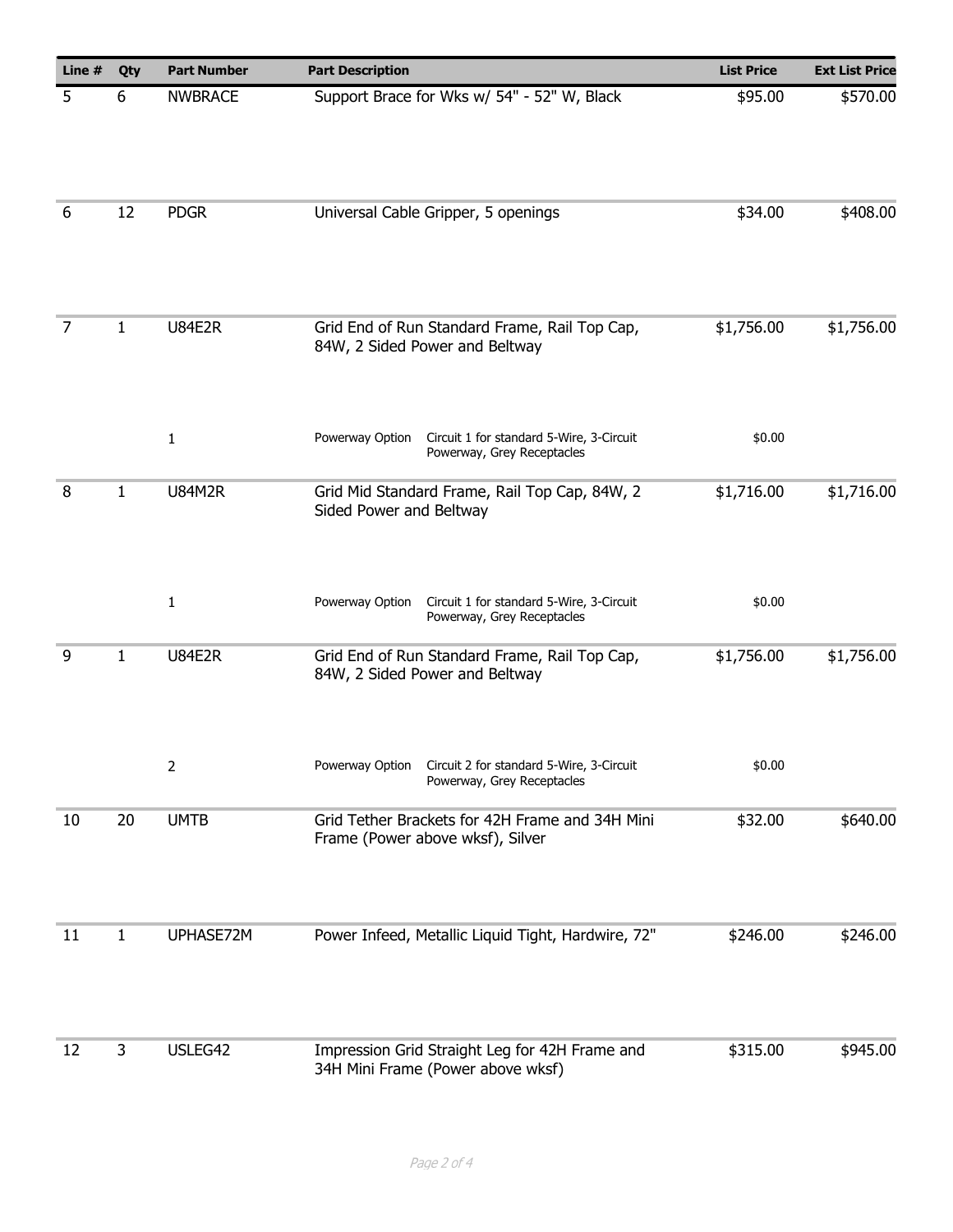| Line # | Qty | <b>Part Number</b> | <b>Part Description</b>                                                                                       | <b>List Price</b> | <b>Ext List Price</b> |
|--------|-----|--------------------|---------------------------------------------------------------------------------------------------------------|-------------------|-----------------------|
|        |     | $\cdots$           | <b>Skipped Option</b><br>Paint                                                                                | \$0.00            |                       |
| 13     | 1   | USLEG42H           | Impression Grid Straight Leg with Power Infeed<br>Hole for 42H Frame and 34H Mini Frame (Power<br>above wksf) | \$321.00          | \$321.00              |
|        |     | $\cdots$           | Paint<br>Skipped Option                                                                                       | \$0.00            |                       |
| 14     | 6   | USUW84             | Grid Whiteboard Tile for Standard Frame, Upper,<br>for Rail Top Cap, 84Wx8H                                   | \$375.00          | \$2,250.00            |
| 15     | 6   | UUBK30             | Landscape Bookcase, Adj Shelf, on Feet,<br>30"Wx18"Dx24"H, laminate top                                       | \$1,801.00        | \$10,806.00           |
|        |     | $\cdots$           | Paint Finish<br>Skipped Option                                                                                | \$0.00            |                       |
|        |     | $\cdots$           | Skipped Option<br>Std Laminate                                                                                | \$0.00            |                       |
| 16     | 12  | <b>UULP</b>        | 3.5" Plinth between Landscape storage and<br>underside of worksurface, Clear Anodized Aluminum                | \$115.00          | \$1,380.00            |
| 17     | 3   | UUPC42L            | Landscape Personal Tower with Single Door, LH<br>and Coat rod on Feet, 12"Wx18"Dx42"H, laminate<br>top        | \$2,349.00        | \$7,047.00            |
|        |     | $\cdots$           | Skipped Option<br>Paint Finish                                                                                | \$0.00            |                       |
|        |     | $\cdots$           | Pull Suffix List<br>Skipped Option                                                                            | \$0.00            |                       |
|        |     | $\cdots$           | Std Laminate<br>Skipped Option                                                                                | \$0.00            |                       |
| 18     | 3   | UUPC42R            | Landscape Personal Tower with Single Door, RH<br>and Coat rod on Feet, 12"Wx18"Dx42"H, laminate<br>top        | \$2,349.00        | \$7,047.00            |